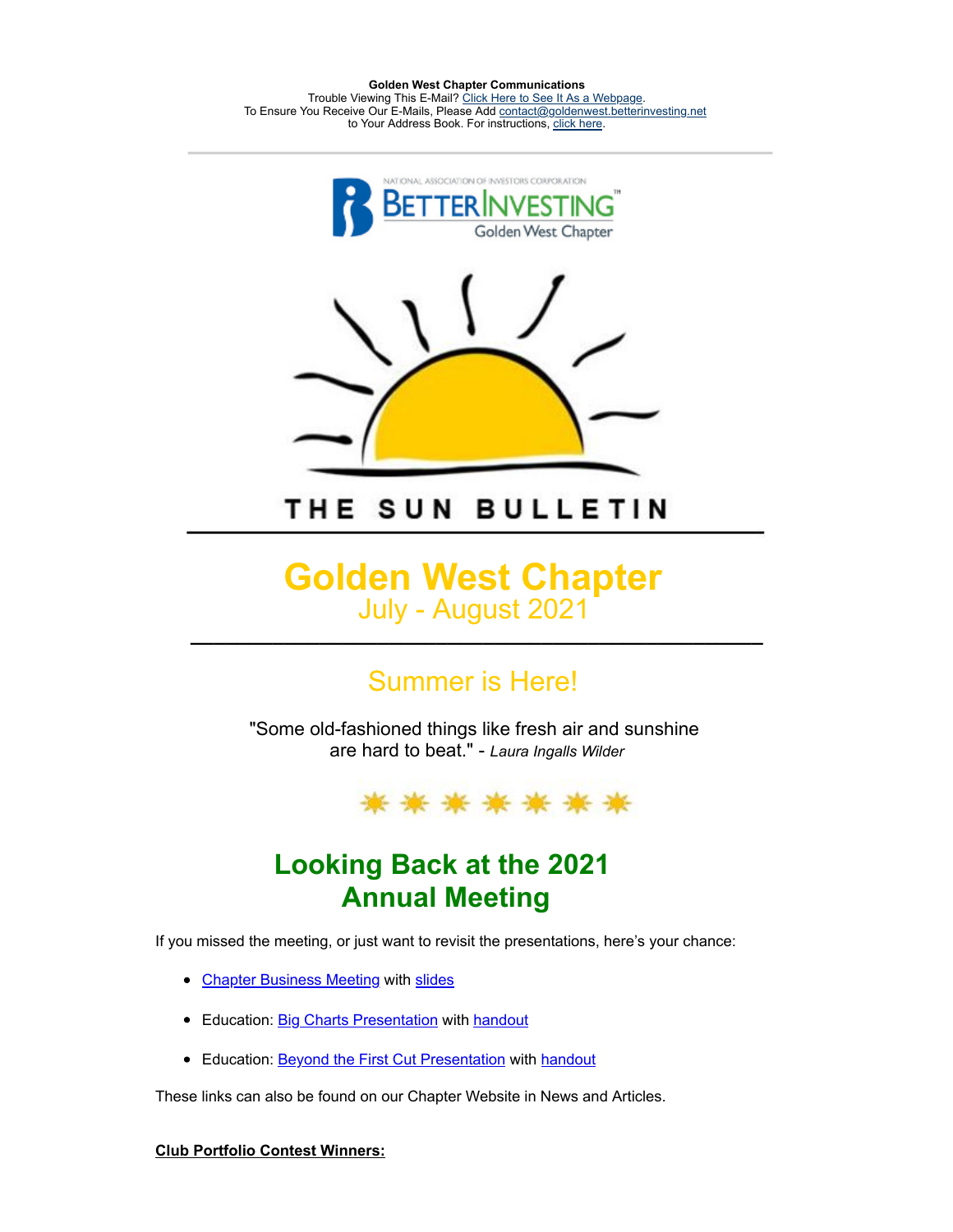- 1st place Southern California Model Investment Club \$100 award
- 2nd place Gelt Gals \$50 award
- 3rd place Fast Forward Investment Club \$25 award

#### **Opportunity Prize Drawing Winners:**

• SSG Plus membership or upgrade (\$120)

*Karen Ingles* – Partners in Prosperity Investment Club *Donna O'Connell* – Sum Seekers Investment Club *Jerry Van Hulle* – On Target Investment Club

Online Subscription to Investor Advisory Services (\$299)

*Edwin Smith* – Individual Investor

Online Subscription to SmallCap Informer Newsletter (\$200)

*Linda Brown* – Valhalla Investment Club

• Online Subscription to MyStockProspector (\$60)

*Janice Champion* – Inv Engineering Club



**REGISTER [HERE](https://attendee.gotowebinar.com/rt/1293829833685774348)**

Join us this month as we chat about the S&P 500 and other indices and why we care about them.

This casual monthly online gathering is a place for you to stop by and hang out with Golden West directors and other investors like yourself. We'll start with a new topic of interest each week, and then see where the discussion goes. We'll talk about what you want to talk about.

If you are new to BetterInvesting, if you have questions and want to learn more about the organization or if you just want to connect with other investors and chat about how they do things, this is the place for you.



## Club Portfolio Contest Standings

Congratulations to the *new* top performers as of July 20, 2021!!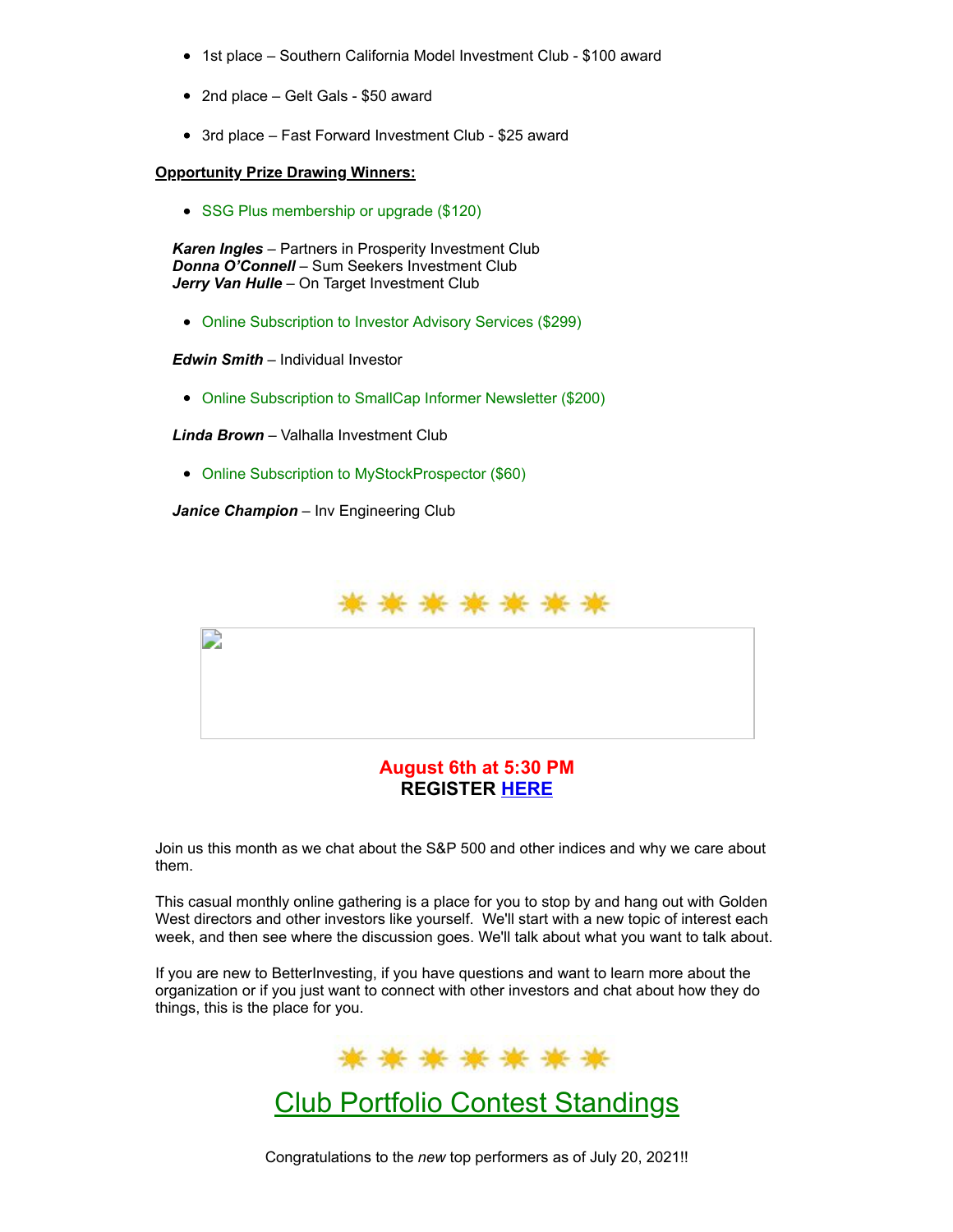1st place: SoCal Model Investment Club 2nd Place: Sum Seekers 3rd Place: Premeire Investment Club

How is your club doing? [BIGW 2021-22 Portfolio Contest](https://docs.google.com/spreadsheets/d/1oqHHQd1jHFFyMqragXQBEiLLcDVauOUt344eHINwf-c/edit#gid=116993658)



### NORCAL Presents: PORTFOLIO ANALYSIS PLUS with myICLUB.com

Date: July 27, 2021 Time: 7:00 to 7:30 PDT Cost: Free **REGISTER [HERE](https://lists.betterinvesting.org/admin/index.php?Page=Newsletters&Action=View&id=15706)**

Learn how to link your stock watchers' SSGs to your club's myICLUB accounting software for a variety of new portfolio reports and graphs that every member can access, not just the treasurer. There are many new features. Compare your portfolio to Vanguard benchmarks. See your portfolio's overall yield and how much it earns in annual dividends. Get a quick summary of how fast stock watchers are predicting their stocks will grow. Enable each stock watcher to generate an automated report summarizing their stock's quality, projected growth, valuation and contribution to the portfolio. In addition to these and other enhancements, myICLUB makes the SSG standard portfolio reports available, including size and sector diversification and offense, defense and trend reports.

Join us for a very interesting presentation by Russell Malley. You know him! He writes the club accounting column in BetterInvesting Magazine and may have helped your treasurer at one time or another. Don't let your treasurer be the only one to profit from all the new features!



# Visit a Model Investment Club



Meets 2nd Saturday Meets 1st Saturday 10:30 AM - 12:30 PM 9:00 - 11:00 AM



- it's easy! These clubs meet virtually, so there's no traveling.
- Just send an email to **contact@goldenwest.betterinvesting.net** and a link will be sent to you.
- Observe a real investment club that uses Better Investing principles to invest real money.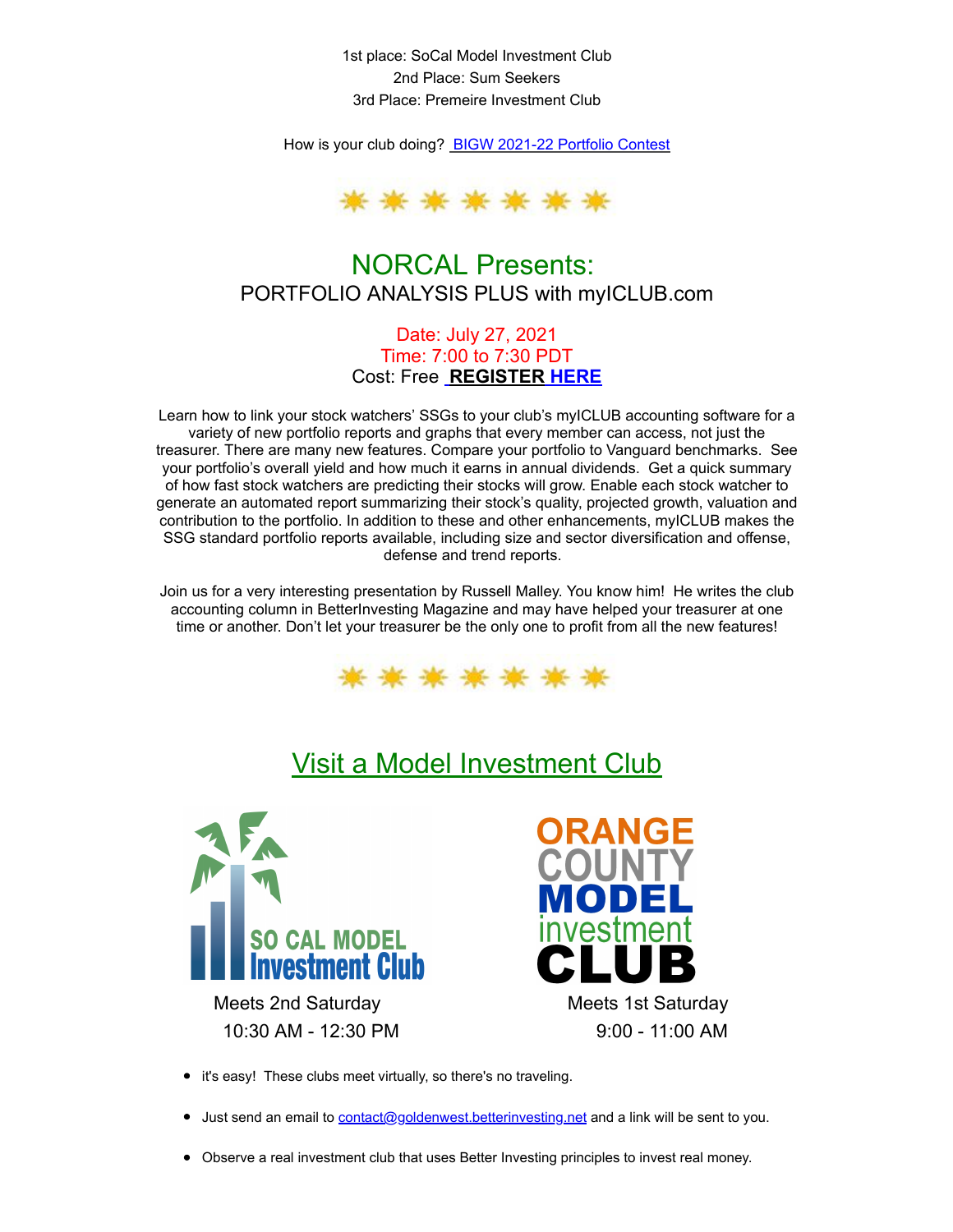### **There are several reasons to plan a visit:**

- 1. Get help starting your own club. There are chapter directors available to help you with this.
- 2. Get ideas to improve the operations and administration of your own investment club.
- 3. Start the process of becoming a member of a model club.
- 4. Take advantage of the **education opportunnities**.

Schedule your visit today! Email [contact@goldenwest.betterinvesting.net](mailto:contact@goldenwest.betterinvesting.net)



# **70th Anniversary**

## **BetterInvesting National Convention (BINC)**

#### October 21st to 24th, 2021 - Dallas, Texas

The 70th Anniversary BINC will be an event to remember with investment education that will cover the investing universe from beginner to advanced stock investing. If you have ever thought about investing or just wanted to improve the performance of your portfolio, the 70th BINC is for you!

In addition to the 60-plus educational sessions, there are opportunities to hear about great growth companies as potential investments. Throughout the convention attendees are treated to several informative and entertaining panels of experts talking about stocks. Please join us!

### **[REGISTER](https://hello.betterinvesting.org/binc2021) [HERE!](https://hello.betterinvesting.org/binc2021)**



# Golden West Chapter is Interested in You!

Are you interested in gaining investing knowledge, serving others and having fun at the same time? Then Golden West Chapter is interested in you! The chapter volunteer board meets monthly and we would love to have you join us to learn more about what we do and what it means to be a BI volunteer. We meet the second Thursday of every month at 3:00-4:30 pm via GoToMeeting. If you are interested in visiting our next meeting in May 13th, or just want to talk about volunteering, email us at [contact@goldenwest.betterinvesting.net.](mailto:contact@goldenwest.betterinvesting.net)

If you have skills with Google sheets and are willing to put them to work for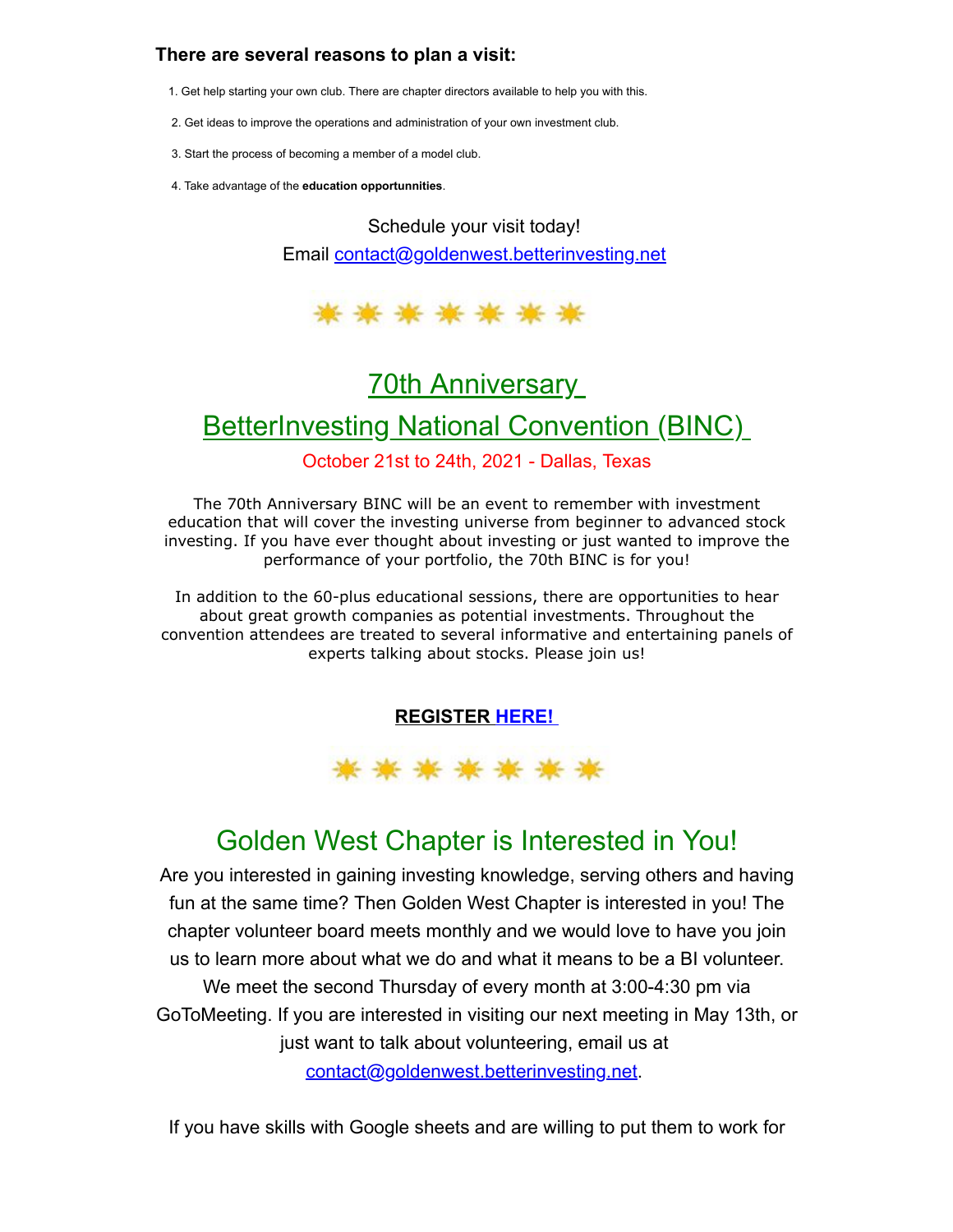the chapter helping with our annual Club Portfolio Contest, we'd love to talk to you!



# **Ongoing BetterInvesting Learning Opportunities**

### [TickerTalk:](https://www.betterinvesting.org/members/learning-center/video-learning-library/video-library?p=2024) **July 21st at 5:30 PT.**

Topics this month include: Improve Your Investing Skills, Adjustments to Keep Your Stock Selection Guide® Reasonable, BetterInvesting's Online Portfolio Tools Overview, and Five in Five (stock ideas).

### [StockUp](https://www.betterinvesting.org/members/learning-center/stockup): **July 26th at 5:30 PT.**

Cy Lynch, longtime BetterInvesting member and educator, shares insights into how BetterInvesting has helped him successfully manage his own stock portfolio.



# How Can We Help You?

If you are a member of a new club and have questions, we have experienced folks who would like to come along side you to provide support and assistance that is tailored to address your specific needs. Let us know how we can help.

Email [contact@goldenwest.betterinvesting.net](mailto:contact@goldenwest.betterinvesting.net)



## BetterInvesting Golden West Chapter

This e-mail was sent to you on behalf of the Golden West Chapter of BetterInvesting by:

NAIC/BetterInvesting 570 Kirts Blvd., Suite 237